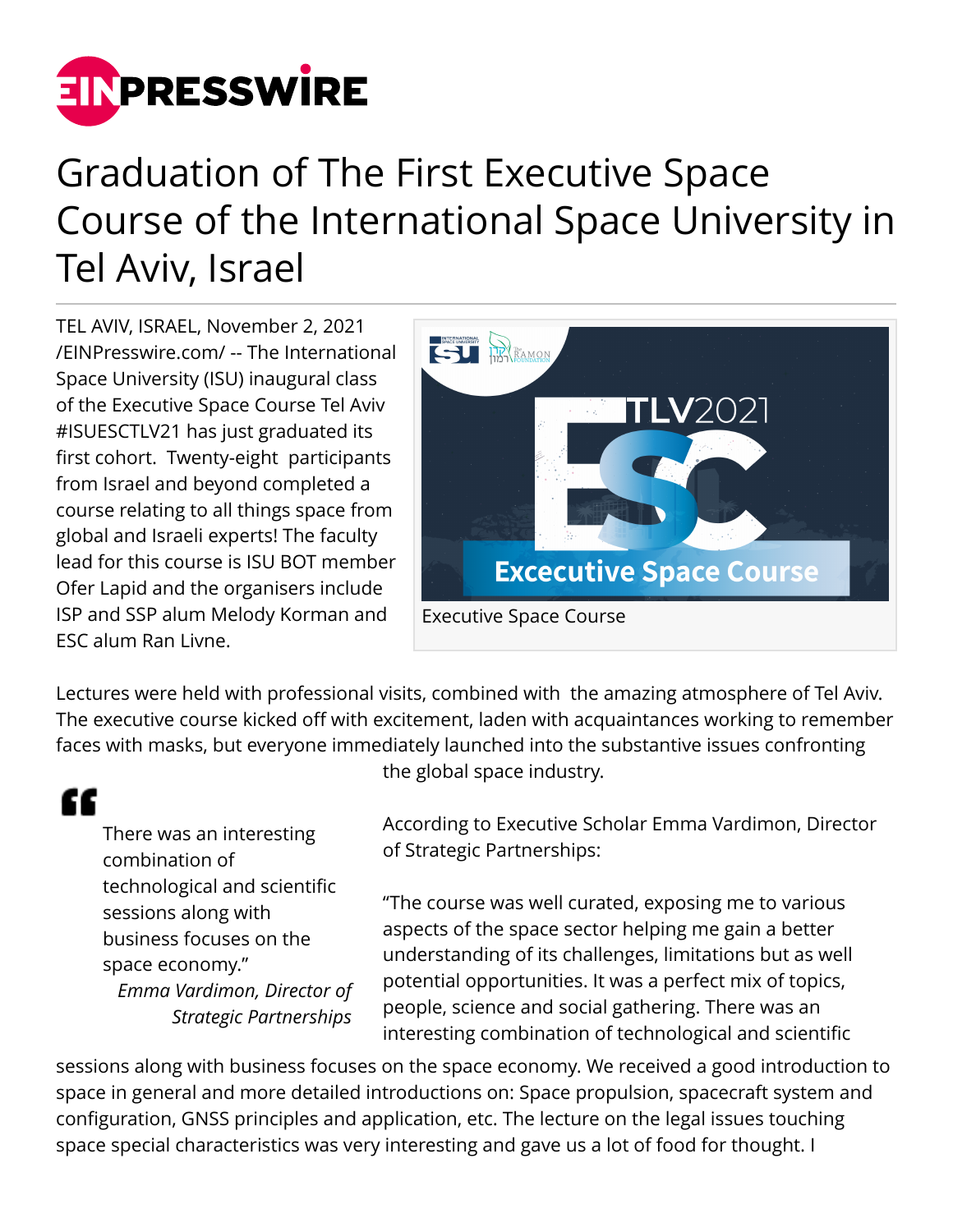personally appreciated the space mission design session backed with a workshop very much. It allowed a hands-on approach "practicing" a space use case and potential future business as well as contributing to more interaction between the course participants. The level and professionalism of the lectures was outstanding, making complex subjects accessible to participants without a technological or scientific background. It's important to mention that the week was well organized from an administrative point of view. The Ramon Foundation is certainly the best partner to organize this kind of professional courses due to their deep ties and connections with all the local space Israeli players bringing together, government representatives, private entrepreneurs, and investors. I'm hopeful the International Space University will conduct more courses in Israel, involving additional sectors and tech communities such as energy, cleantech, agrifoodtech and digital health."

About The Ramon Foundation

The Ramon Foundation aims to ignite the three essential values which Ilan



Local organising committee [left to right]: ISP and SSP alum Melody Korman, ISU BOT member Ofer Lapid, ESC alum Ran Livne



Class talk with ISU founder Robert D. Richards and ISU BOT member Ofer Lapid

and Asaf Ramon stood for – academic excellence, social leadership and groundbreaking courage. Through the most advanced programs in the fields of science, aviation and space, the foundation aims to inspire a new generation of young Israeli's with an exemplary sense of purpose and professionalism and to nurture the values of academic excellence, social leadership and groundbreaking courage.

About The Ilan Ramon Scholarship Project

The Ilan Ramon Scholarship Project for Innovation Entrepreneurism & Space The scholarship project provides scholarship funding for talented Israeli post-graduate students to attend the